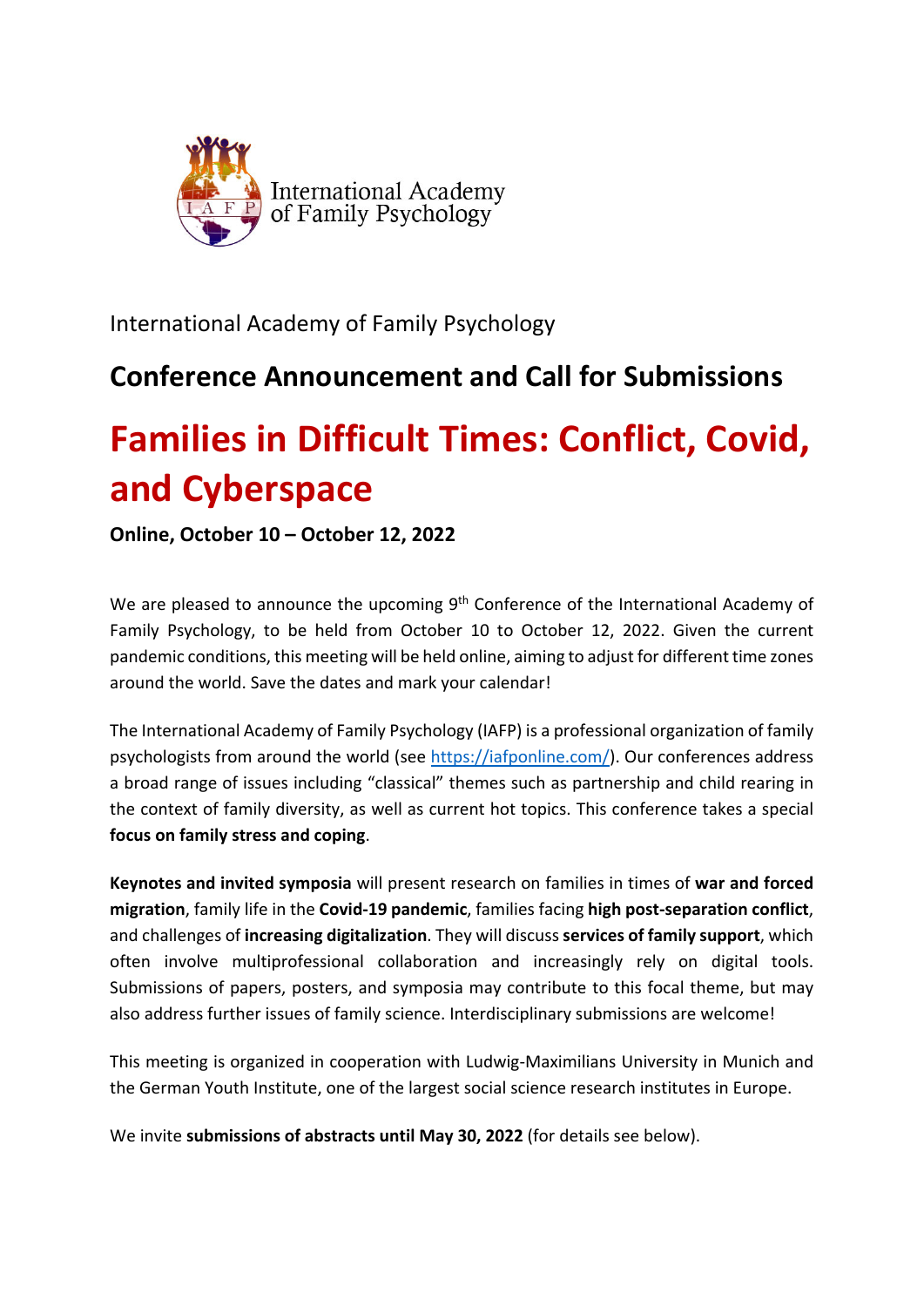## **Abstract Submission:**

Family researchers are invited to submit abstracts for paper or poster symposia, individual paper or individual poster presentation. For abstract submission, please send a word document (in English) including the following information to iafp@dji.de:

### **For Paper and Poster:**

- » Title of the contribution
- » Full names and institutional affiliations of all authors (with the presenter's name underlined)
- » A short description of research background, research questions, methods, main results, and discussion (up to 300 words)
- » Complete address of the presenter, including E‐mail
- » E‐mail addresses of all co‐authors

# **For Symposia (up to 4 papers or 6 posters):**

- » Title of the symposium
- » Full names and institutional affiliations of the organizer(s)
- » A short description of the aim of the symposium and how the papers/posters relate to this aim (up to 300 words)
- » Complete address of the organizer(s), including E‐mail
- » Abstracts of all papers/posters of the symposium in the order in which they shall be presented (same information as for paper or poster abstracts, see above)

# **Important Dates:**

- May 30, 2022: Deadline for abstract submission
- June 20, 2022: Notification of acceptance
- July 31, 2022: Deadline for Early Bird Registration

September 15, 2022: Deadline for registration

# **Conference Registration Fee:**

|                     | <b>Early Bird Registration</b> |                    | After July 31, 2022 |                    |
|---------------------|--------------------------------|--------------------|---------------------|--------------------|
|                     | <b>Full Fee</b>                | <b>Student Fee</b> | <b>Full Fee</b>     | <b>Student Fee</b> |
| <b>IAFP</b> members | €150                           | € 90               | € 250               | $\epsilon$ 150     |
| Non-members         | €250                           | € 150              | € 350               | $\epsilon$ 210     |